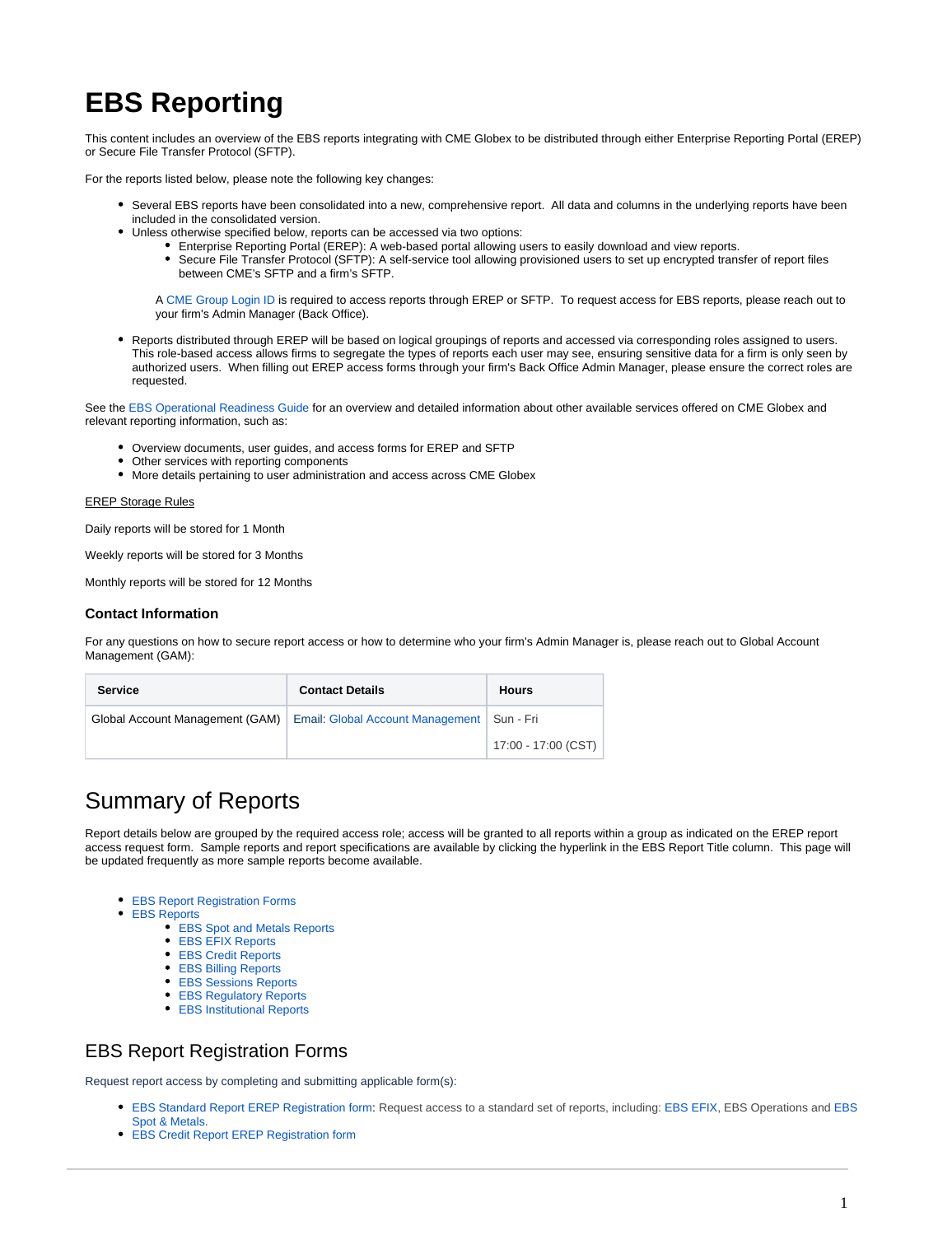#### [EBS Regulatory Report EREP Registration form](https://cmeg.co1.qualtrics.com/jfe/form/SV_4MCeWruYvxLxZDE)

- [EBS Session Report EREP Registration form](https://cmeg.co1.qualtrics.com/jfe/form/SV_eJUguQY2cNf5Co6)
- [EBS Billing Report EREP Registration form](https://cmeg.co1.qualtrics.com/jfe/form/SV_71EkOLEgkmYeR6K)
- [EBS SFTP Production Registration form Institution Report](https://cmeg.co1.qualtrics.com/jfe/form/SV_5j9m1gsxEA2B0cC)
- [EBS Institutional Report EREP Registration Form](https://cmeg.co1.qualtrics.com/jfe/form/SV_3slgW7VrXirw9ym)
- [EBS SFTP Post Trade Registration form Production](https://cmeg.co1.qualtrics.com/jfe/form/SV_eDKr5pYgOvufEmq)

Firms that want to test report access can register for participation in [Early Access](https://go.cmegroup.com/EBSEarlyAccess200122) and/or [Mock Trading](https://go.cmegroup.com/EBSCMEGlobex161021) activities.

# <span id="page-1-0"></span>EBS Reports

#### <span id="page-1-1"></span>**EBS Spot and Metals Reports**

| <b>New EBS Report Title</b>                                                           | Report<br>ID             | <b>Description</b>                                                                                                                               | Frequency | <b>Availability</b>    |
|---------------------------------------------------------------------------------------|--------------------------|--------------------------------------------------------------------------------------------------------------------------------------------------|-----------|------------------------|
| Daily Floor Activity Trading Summary                                                  |                          | BI101_FRM Trading Activity Summary Report by currency pair for all Spot, Metals<br>and NDF instruments. Generated for a single floor code / GFID | Daily     | <b>EREP &amp; SFTP</b> |
| Previous Month Floor Activity Trading<br>Summary                                      | <b>BI101 FR</b><br>M MTH | Trading Activity Summary Report by currency pair for all Spot, Metals<br>and NDF instruments. Generated for a single floor code / GFID           | Monthly   | <b>EREP &amp; SFTP</b> |
| <b>EBS Direct-Liquidity Consumer-</b><br>Counterparty Volume-Prev Week - Bank<br>Code | <b>BI140 LC</b><br>WKL   | EBS Direct Liquidity Consumer Counterparty Volume. Generated for a<br>specific floor code / GFID                                                 | Weekly    | EREP                   |
| <b>EBS Direct LC Execution Statistics</b>                                             |                          | BI148_MTH EBS Direct LC Execution Statistics Report for the month. This version<br>has been enhanced to contain the FX Code column.              | Monthly   | EREP                   |
| Previous Month EBS Market & Direct<br><b>Rainbow Chart Summary</b>                    |                          | BI700_MTH Monthly Rainbow Chart Summary by hour for EBS Market & Direct<br>Includes Global Summary                                               | Monthly   | <b>EREP &amp; SFTP</b> |
| Previous Quarter EBS Market & Direct<br><b>Rainbow Chart Summary</b>                  |                          | BI700 QTR Monthly Rainbow Chart Summary by hour for EBS Market & Direct                                                                          | Quarterly | <b>EREP &amp; SFTP</b> |

#### <span id="page-1-2"></span>**EBS EFIX Reports**

| <b>New EBS Report Title</b>                    | Report<br>ID | <b>Description</b>                                                                                               | Frequency | Availability           |
|------------------------------------------------|--------------|------------------------------------------------------------------------------------------------------------------|-----------|------------------------|
| eFix Fill Ratio by Hours -<br><b>Bank Code</b> | <b>BI137</b> | EBS Market eFix Daily Fill Ratio by Hour. Generated for a specific floor code / GFID                             | Daily     | <b>EREP &amp; SFTP</b> |
| <b>EBS eFix Trading Activity</b>               |              | BI130 MTH EBS Market eFix Trading Activity for the Previous Month. Generated for a specific<br>floor code / GFID | Monthly   | <b>EREP &amp; SFTP</b> |

#### <span id="page-1-3"></span>**EBS Credit Reports**

| <b>New EBS Report Title</b>                                               | Report<br>ID               | <b>Description</b>                                                                                                                                                         | Frequency | <b>Availability</b>    |
|---------------------------------------------------------------------------|----------------------------|----------------------------------------------------------------------------------------------------------------------------------------------------------------------------|-----------|------------------------|
| Daily Exhausted Credit and<br><b>Credit Received Not Given</b>            | <b>BI303 CR</b>            | EBS Market - Exhausted Credit Report enhanced to include Credit Received Not<br>Given on Spot, Metals, NDF, CNH, and Ruble. Generated for a specific floor code /<br>GFID. | Daily     | EREP & SFTP            |
| <b>Previous Week Exhausted</b><br>Credit and Credit Received Not<br>Given | <b>BI303 CR</b><br>WKL     | EBS Market - Exhausted Credit Report enhanced to include Credit Received Not<br>Given on Spot, Metals, NDF, CNH, and Ruble. Generated for a specific floor code /<br>GFID. | Weekly    | EREP & SFTP            |
| <b>CLS Credit Status Settlement</b><br>and CLS Indicator Report           | <b>BI603 CR</b><br>CLS WKL | CLS Credit Status Settlement and CLS Indicator report. Generated for a specific<br>floor code / GFID.                                                                      | Weekly    | <b>EREP &amp; SFTP</b> |
| Credit Received and Not Given<br>for Spot, Metals, and NDF                | <b>BI300 CR</b><br>WKL     | Weekly EBS Credit Received, Not Given summary for Spot, Metals, and NDF.<br>Generated for a specific floor code / GFID.                                                    | Weekly    | <b>EREP &amp; SFTP</b> |
| Credit Limit Report                                                       | <b>BI350 CR</b><br>WKL     | Provides a Firm (as grantor) a list of grantee groups and corresponding limit details                                                                                      | Weekly    | Distribution<br>List   |
| <b>Credit Floors Missed Report</b>                                        | <b>BI340 CR</b><br>WKL     | <b>Credit Floors Missed</b>                                                                                                                                                | Weekly    | EREP & SFTP            |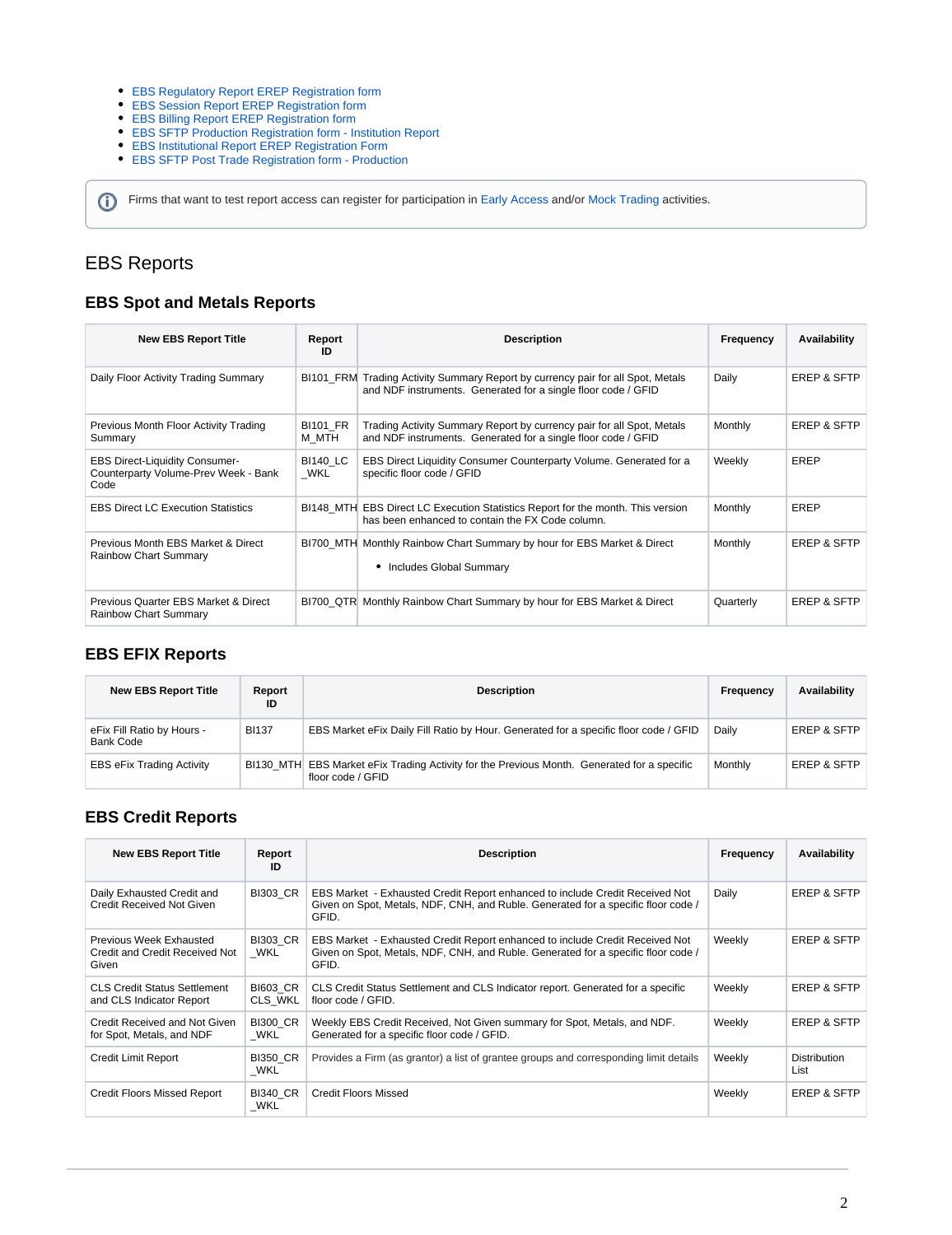| Credit Percent Access to    | BI301 CR   | Summary of Credit Percent Access to Prices and Access to Floors | Monthly | EREP & SFTP |
|-----------------------------|------------|-----------------------------------------------------------------|---------|-------------|
| Prices and Access to Floors | <b>MTH</b> |                                                                 |         |             |

# <span id="page-2-0"></span>**EBS Billing Reports**

| <b>New EBS Report Title</b>            | <b>Report ID</b>     | <b>Description</b>                                                                                                                                        | Frequency | <b>Availability</b>    |
|----------------------------------------|----------------------|-----------------------------------------------------------------------------------------------------------------------------------------------------------|-----------|------------------------|
| Bank Monthly Volume Billing<br>Summary | BI200 BL FRM M<br>тн | EBS Billing - Brokerage Summary by product - 12 month summary<br>• Including currency detail<br>• Generated for a specific floor code / GFID              | Monthly   | <b>EREP &amp; SFTP</b> |
| <b>EBS SEF Trade Report</b>            | EFS106               | EBS Billing - Trade detail file including volume and brokerage - EBS<br><b>SEF NDF</b><br>• Allows details to create monthly billing summary information  | Monthly   | EREP & SFTP            |
| <b>EBS Trade Report</b>                | EFS105               | EBS Billing - Trade detail file including volume and brokerage - EBS<br>Market & Direct<br>• Allows details to create monthly billing summary information | Monthly   | <b>EREP &amp; SFTP</b> |

# <span id="page-2-1"></span>**EBS Sessions Reports**

| <b>New EBS Report</b><br>Title | <b>Report ID</b>                                | <b>Description</b>                                               | Frequency | <b>Availability</b>    |
|--------------------------------|-------------------------------------------------|------------------------------------------------------------------|-----------|------------------------|
| <b>Sessions Report</b>         | <b>EBS Session SessionDetailCharges.</b><br>CSV | Detail of charges applied to EBS Session Detail by Session<br>ID | Monthly   | <b>EREP &amp; SFTP</b> |

# <span id="page-2-2"></span>**EBS Regulatory Reports**

<span id="page-2-3"></span>

| <b>New EBS</b><br>Report<br><b>Title</b>                 | Report<br>ID               | <b>Description</b>                                                                                                                                                                                                                                                                                                                                                                                                                                                                                                                                                                                                                           | Frequency | <b>Availability</b>            |
|----------------------------------------------------------|----------------------------|----------------------------------------------------------------------------------------------------------------------------------------------------------------------------------------------------------------------------------------------------------------------------------------------------------------------------------------------------------------------------------------------------------------------------------------------------------------------------------------------------------------------------------------------------------------------------------------------------------------------------------------------|-----------|--------------------------------|
| <b>EBS MMA</b><br>Performance<br>Report                  | MMA300                     | This report provides details of the daily performance on each instrument of the MMA in terms of<br>maximum spread and time of quotation, defined by MIFID regulation.                                                                                                                                                                                                                                                                                                                                                                                                                                                                        | Daily     | <b>EREP &amp; SFTP</b>         |
| <b>EBS HFT</b><br>Report                                 | EHFT100                    | This report is available to participants upon request and contains estimates of the average number of<br>messages per second to assist participants in determining their obligations under MIFID relating to<br>high frequency trading.                                                                                                                                                                                                                                                                                                                                                                                                      | Monthly   | <b>EREP &amp; SFTP</b>         |
| <b>EOD Client</b><br><b>Order Events</b><br>- On-SEF     | CEOD <sub>201</sub>        | Provides end of day NDF orders and trades on SEF reported per firm. This only includes the<br>activities on EBS Markets, not EBS Direct.<br>Useful for internal market risk and surveillance systems that monitor activity from an EBS API and<br>Workstation perspective<br>Please Note: This does not cover NEX SEF Rules 208, 302 and 309 ("Globex Order Entry -<br>Electronic Audit Trail Requirements for Electronic Order Routing/Front-End Systems") - please see<br>draft of Market Regulation Advisory Notice ("MRAN") on Order Routing and Front-End Audit Trail<br><b>Requirements</b><br>Report field specification and examples | Daily     | <b>EREP &amp; SFTP</b>         |
| <b>EOD Client</b><br><b>Order Events</b><br>- EBS Market | CEOD <sub>200</sub>        | Provides end of day orders and trades of Spots, Metal and NDF which are NOT traded on<br>SEF, reported per firm. This only includes the activities on EBS Markets, not QDM.<br>Report field specification and examples                                                                                                                                                                                                                                                                                                                                                                                                                       | Daily     | <b>EREP &amp; SFTP</b>         |
| Front End<br><b>Audit Trail</b>                          | <b>FEAT100</b>             | This report covers NEX SEF Rules 208, 302 and 309 ("Globex Order Entry - Electronic Audit Trail<br>Requirements for Electronic Order Routing/Front-End Systems") - please see draft of Market<br>Regulation Advisory Notice ("MRAN") on Order Routing and Front-End Audit Trail Requirements.<br>CME Group captures and formats the Audit Trail report for NEX SEF markets in the FEAT 100 report<br>(view the report specification). Files must be downloaded within 30 days of the activity.<br>Additional details are available on the CME Globex Front-End Audit Trail page.                                                             | Daily     | <b>EREP &amp; SFTP</b>         |
| Daily SEF<br>Activity<br>Report                          | Published<br>on<br>Website | This report provides daily price and volume activity of SEF eligible trades, as required by the Part 16<br>rule of CFTC. This report is published daily on CME EBS's website.                                                                                                                                                                                                                                                                                                                                                                                                                                                                | Daily     | <b>Published on</b><br>Website |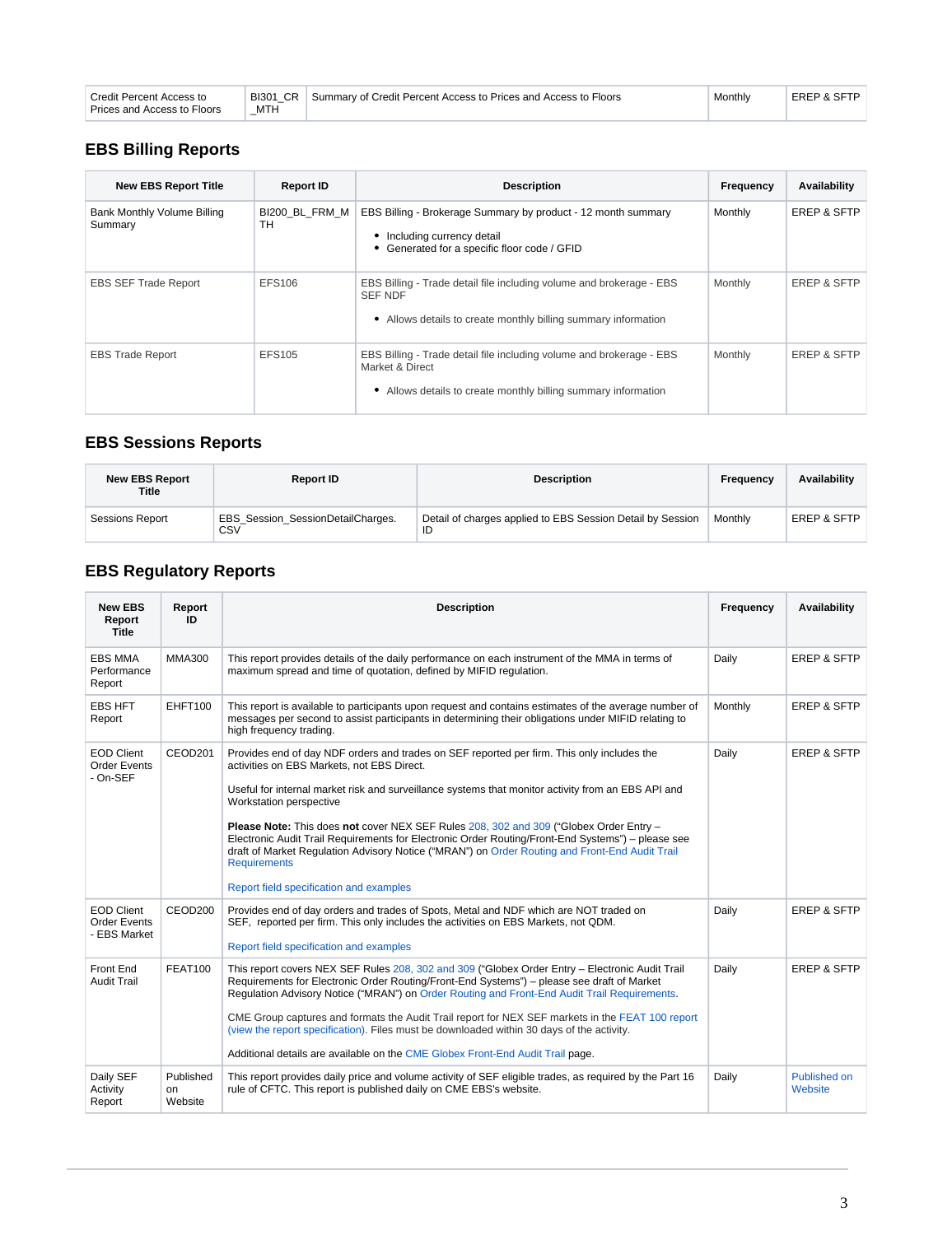# **EBS Institutional Reports**

| <b>New EBS Report Title</b>                                                              | Report<br>ID                         | <b>Description</b>                                                                                                                                            | Category                  | Frequency | <b>Delivery</b><br><b>Method</b> |
|------------------------------------------------------------------------------------------|--------------------------------------|---------------------------------------------------------------------------------------------------------------------------------------------------------------|---------------------------|-----------|----------------------------------|
| Daily Group Activity Trading<br>Summary                                                  | BI101_INST                           | Trading Activity Summary Report by currency pair for all Spot,<br>Metals and NDF instruments. Generated for all floor codes /<br>GFIDs within the institution | Spot and<br>Metals        | Daily     | EREP&<br><b>SFTP</b>             |
| Previous Month Group Activity<br><b>Trading Summary</b>                                  | BI101_INST<br>MTH                    | Trading Activity Summary Report by currency pair for all Spot,<br>Metals and NDF instruments. Generated for all floor codes /<br>GFIDs within the institution | Spot and<br>Metals        | Monthly   | EREP &<br><b>SFTP</b>            |
| Previous Month EBS Direct LP<br><b>Volumes and Rankings</b>                              | <b>BI1401 INS</b><br>T_EBSD_M<br>TH  | <b>EBS Direct LP Volumes and Rankings</b>                                                                                                                     | Spot and<br>Metals        | Monthly   | <b>EREP</b>                      |
| Previous Week EBS Direct LP<br>Volumes and Rankings                                      | BI1401_INS<br>T_EBSD_W<br>KL         | EBS Direct LP Volumes and Rankings                                                                                                                            | Spot and<br>Metals        | Weekly    | <b>EREP</b>                      |
| <b>Previous Month EBS Direct Metals</b><br>LP Volumes and Rankings                       | BI1401_INS<br>T_EBSDM_<br>MTH        | EBS Direct Metals LP Volumes and Rankings                                                                                                                     | Spot and<br>Metals        | Monthly   | <b>EREP</b>                      |
| Previous Week EBS Direct Metals<br>LP Volumes and Rankings                               | BI1401_INS<br>T_EBSDM_<br><b>WKL</b> | EBS Direct Metals LP Volumes and Rankings                                                                                                                     | Spot and<br>Metals        | Weekly    | <b>EREP</b>                      |
| Previous Month EBS EM LP<br><b>Volumes and Rankings</b>                                  | <b>BI1401 INS</b><br>T_EBSDS_<br>MTH | EBS Direct & Select LP Volumes and Rankings                                                                                                                   | Spot and<br>Metals        | Monthly   | <b>EREP</b>                      |
| Previous Week EBS Select LP<br><b>Volumes and Rankings</b>                               | BI1401_INS<br>T_EBSDS_<br><b>WKL</b> | EBS Direct & Select LP Volumes and Rankings                                                                                                                   | Spot and<br>Metals        | Weekly    | <b>EREP</b>                      |
| Previous Month EBS EM LP<br>Volumes and Rankings                                         | <b>BI1401 INS</b><br>T_EBSEM_<br>MTH | EBS Emerging Market Pairs LP Volumes and Rankings                                                                                                             | Spot and<br>Metals        | Monthly   | <b>EREP</b>                      |
| Previous Week EBS EM LP<br><b>Volumes and Rankings</b>                                   | BI1401_INS<br>T_EBSEM_<br>WKL        | EBS Emerging Market Pairs LP Volumes and Rankings                                                                                                             | Spot and<br>Metals        | Weekly    | <b>EREP</b>                      |
| Previous Month EBS Select LP<br>Volumes and Rankings                                     | BI1401_INS<br>T_EBSS_M<br>TH         | EBS Select LP Volumes and Rankings                                                                                                                            | Spot and<br>Metals        | Monthly   | <b>EREP</b>                      |
| Previous Week EBS Select LP<br><b>Volumes and Rankings</b>                               | <b>BI1401 INS</b><br>T_EBSS_W<br>KL  | <b>EBS Select LP Volumes and Rankings</b>                                                                                                                     | Spot and<br>Metals        | Weekly    | <b>EREP</b>                      |
| EBS Direct LP Vol and Rankings 12<br>Month Summary (Spot, Forwards,<br>Metals) by Region | <b>BI1403 INS</b><br>T_MTH           | EBS Direct LP Volumes and Rankings - 12 Month Summary<br>(Spot, Forwards, Metals) by Region                                                                   | Spot and<br><b>Metals</b> | Monthly   | <b>EREP</b>                      |
| Previous Month EBS Direct<br>Forwards & Swaps LP Volumes and<br>Rankings                 | BI140_INST<br>MTH                    | EBS Direct Forwards -LP Volumes and Rankings                                                                                                                  | Spot and<br>Metals        | Monthly   | <b>EREP</b>                      |
| Previous Week EBS Direct Forwards<br>& Swaps LP Volumes and Rankings                     | BI140_INST<br>_WKL                   | EBS Direct Forwards - LP Volumes and Rankings                                                                                                                 | Spot and<br>Metals        | Weekly    | EREP                             |
| <b>EBS Direct Liquidity Consumer</b><br>Traders by Segment and LP                        | BI145 INST<br>_MTH                   | EBS Direct LC Traders by Segment (Manual, API, Fix 4.4) for<br>a specific LP                                                                                  | Spot and<br>Metals        | Monthly   | EREP &<br><b>SFTP</b>            |
| EBS Direct Global LP Hold Time<br>Analysis                                               | <b>BI1464_INS</b><br>T_MTH           | EBS Direct - API - Execution Statistics Rankings. Generated<br>for a specific LC                                                                              | Spot and<br>Metals        | Monthly   | EREP                             |
| Group Monthly Volume Billing<br>Summary                                                  | BI200_INST<br>_BL_MTH                | EBS Billing - Brokerage Summary by product - 12 month<br>summary                                                                                              | Billing                   | Monthly   | EREP &<br><b>SFTP</b>            |
|                                                                                          |                                      | • Generated for all floor codes / GFIDs within the Billing<br>Group.                                                                                          |                           |           |                                  |
| <b>EBS Ultra-Participation Criteria</b><br>Group Daily Estimate Report                   | BI113_INST                           | Daily report indicating whether the client is entitled to receive<br>the EBS Ultra Market Data product                                                        | Spot and<br>Metals        | Daily     | EREP&<br><b>SFTP</b>             |
| Previous Week EBS Direct LP<br><b>Entitlements All Regions</b>                           | BI331_INST<br>_CR_WKL                | EBS Direct LP Entitlement by LC Regions. Enhanced to<br>include the LC Region field on all tabs.                                                              | Credit                    | Weekly    | EREP &<br><b>SFTP</b>            |
| Previous Week EBS Direct LP<br><b>Entitlements All Regions</b>                           | BI331_INST<br>_CR_MTH                | EBS Direct LP Entitlement by LC Regions. Enhanced to<br>include the LC Region field on all tabs.                                                              | Credit                    | Monthly   | EREP &<br><b>SFTP</b>            |